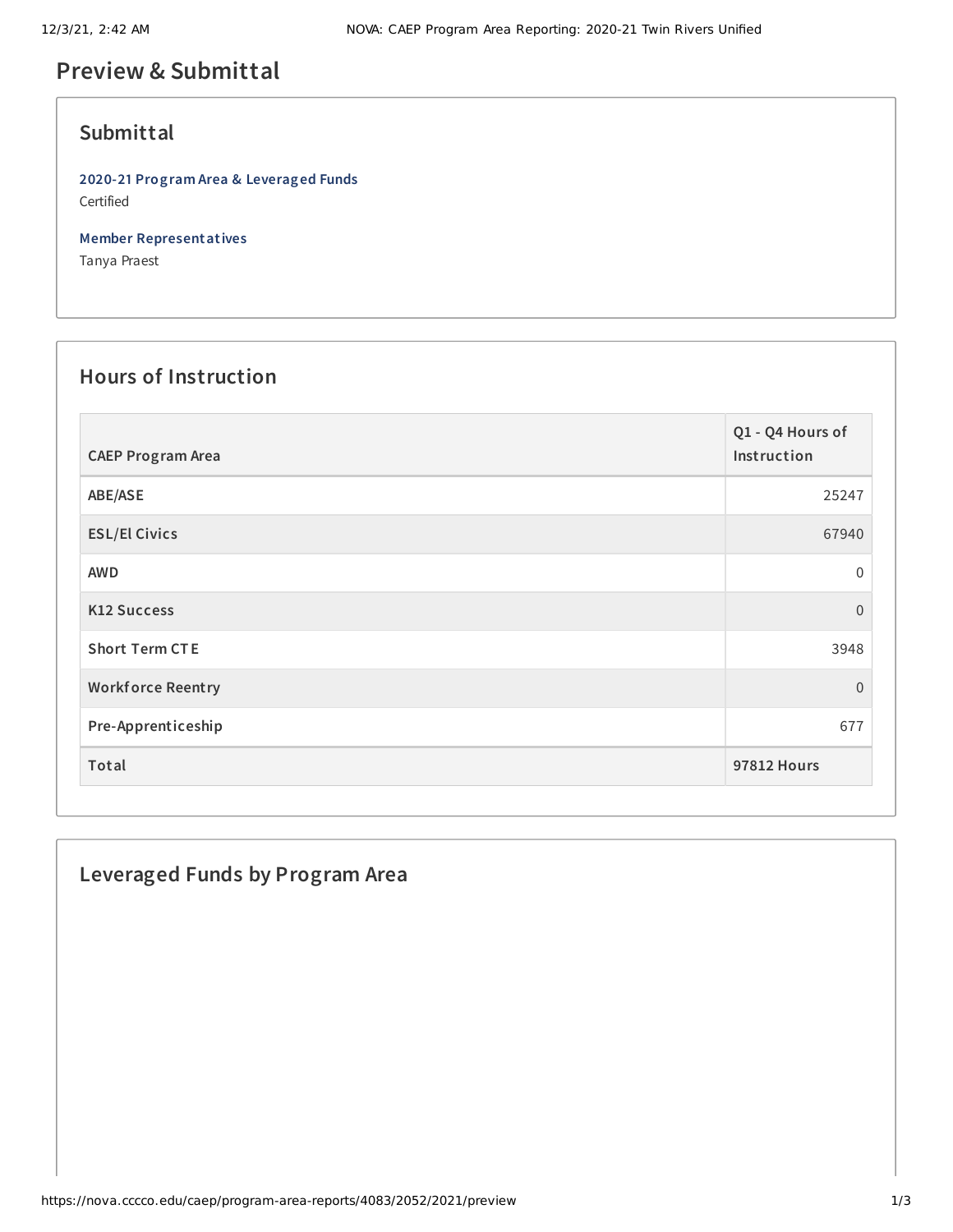| Fund                                        | <b>ABE/ASE</b> | ESL/El<br>Civics | <b>AWD</b> | K12<br><b>Success</b> | Short<br>Term<br><b>CTE</b> | Workforce<br>Reentry | Pre-<br>Apprenticeship | Totals      |
|---------------------------------------------|----------------|------------------|------------|-----------------------|-----------------------------|----------------------|------------------------|-------------|
| California<br>Adult<br>Education<br>Program | \$791,172      | \$1,869,153      | \$0        | \$0                   | \$140,720                   | \$0                  | \$36,738               | \$2,837,783 |
| <b>CalWORKs</b>                             | \$17,388       | \$84,698         | \$0        | \$0                   | \$11,943                    | \$0                  | \$0                    | \$114,029   |
| NonCredit                                   | \$0            | \$0              | \$0        | \$0                   | \$0                         | \$0                  | \$0                    | \$0         |
| <b>Perkins</b>                              | \$0            | \$0              | \$0        | \$0                   | \$0                         | \$0                  | \$0                    | \$0         |
| <b>LCFF</b>                                 | \$0            | \$0              | \$0        | \$0                   | \$0                         | \$0                  | \$0                    | \$0         |
| Fees                                        | \$0            | \$0              | \$0        | \$0                   | \$0                         | \$0                  | \$0                    | \$0         |
| K12 Adult Ed<br><b>Jail Funds</b>           | \$0            | \$0              | \$0        | \$0                   | \$0                         | \$0                  | \$0                    | \$0         |
| <b>WIOA II</b>                              | \$16,602       | \$129,711        | \$0        | \$0                   | \$0                         | \$0                  | \$0                    | \$146,313   |
| Contracted<br><b>Services</b>               | \$0            | \$0              | \$0        | \$0                   | \$0                         | \$0                  | \$0                    | \$0         |
| <b>Other Federal</b><br>Grants              | \$0            | \$439,258        | \$0        | \$0                   | \$0                         | \$0                  | \$0                    | \$439,258   |
| Totals                                      | \$825,162      | \$2,522,820      | \$0        | \$0                   | \$152,663                   | \$0                  | \$36,738               | \$3,537,383 |

#### **Certification**

**28 Capital Adult Education Regional Consortium - Primary Contact**

**Patricia Oliva** [poliva@scoe.net](mailto:poliva@scoe.net)

**Bethany Ely** Coordinator [bely@scoe.net](mailto:bely@scoe.net)

**Carla Slowiczek** CAERC Coordinator [cslowiczek@scoe.net](mailto:cslowiczek@scoe.net)

Appro ved by Pa tricia Oliva